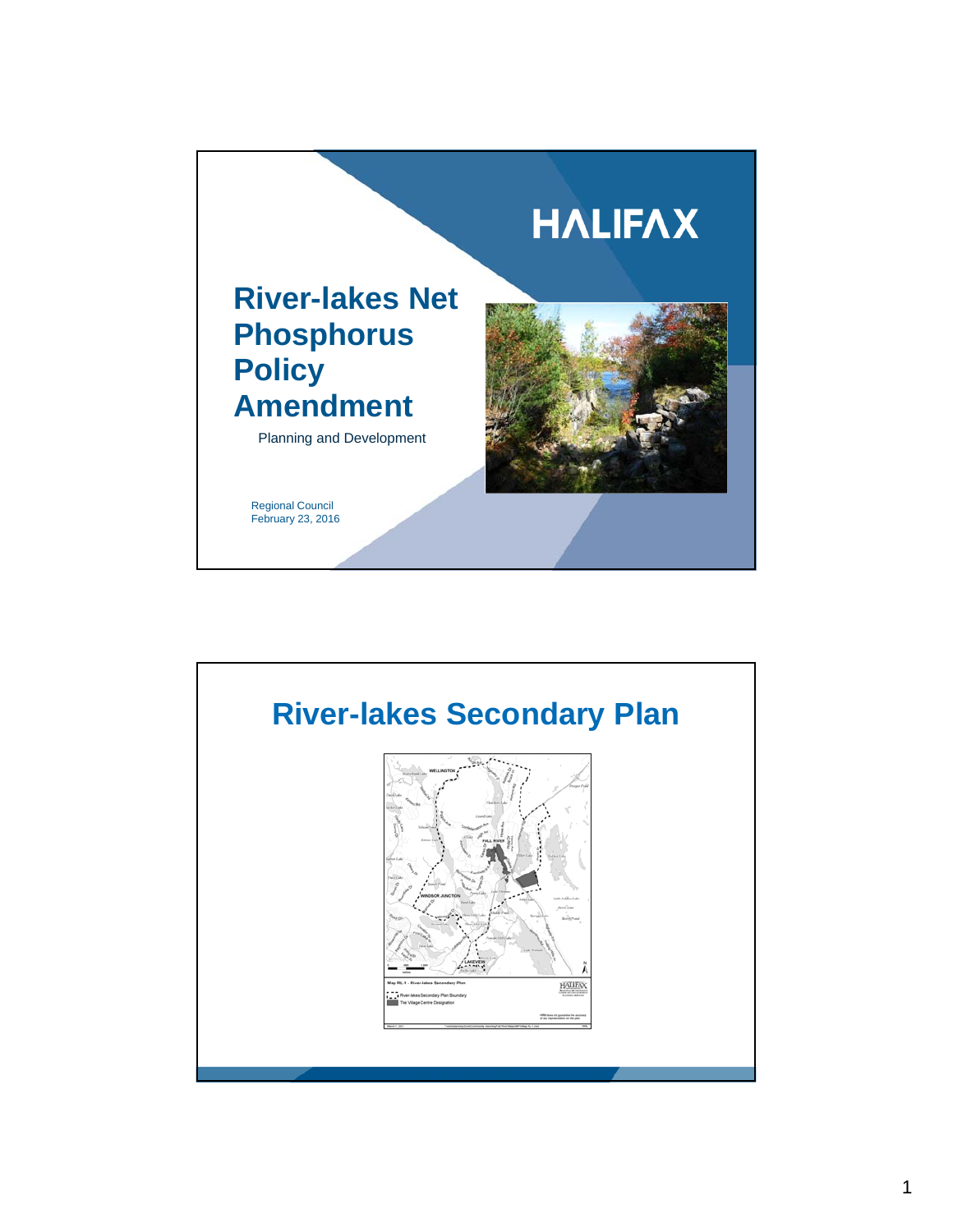## **Net Phosphorus Loading Policy**

- Adopted October 2012
- To protect Shubenacadie Lakes from deterioration





- Excess phosphorus emissions causes lakes to be become eutrophic.
- Policy RL-22 requires that there will be no net increase in phosphorus from large scale development.
- If development will lead to excess phosphorus then the developer has to:
	- a. Treat the phosphorus naturally on-site; or
	- b. Reduce the density of development.

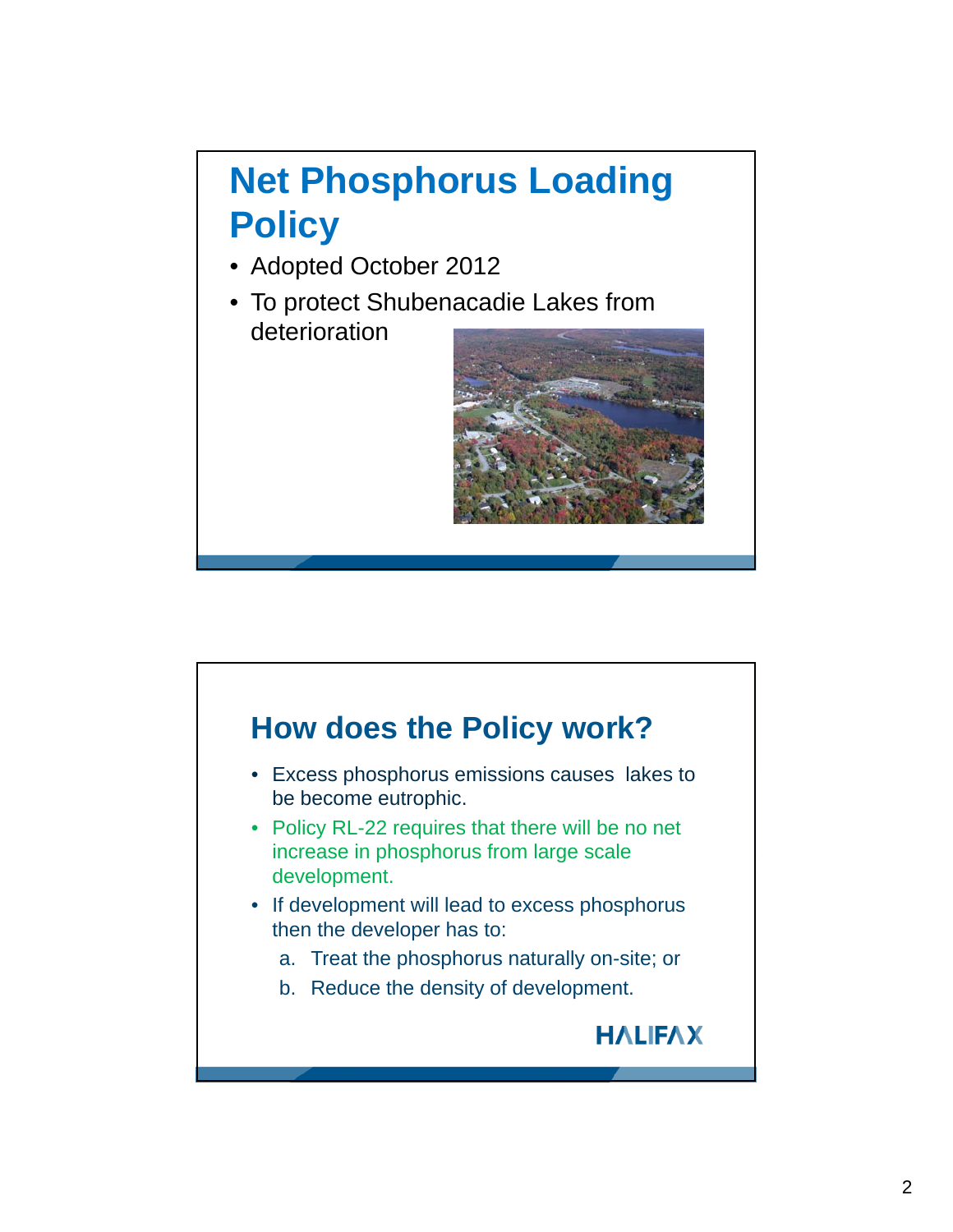

## **Why do we need an amendment?**

- Consultants advise that it will not be possible to achieve a net phosphorus abatement through natural treatment alone.
- Need to allow a variety of mechanisms such as advanced stormwater treatment, setbacks from lakes, sedimentation and erosion controls as well as density controls.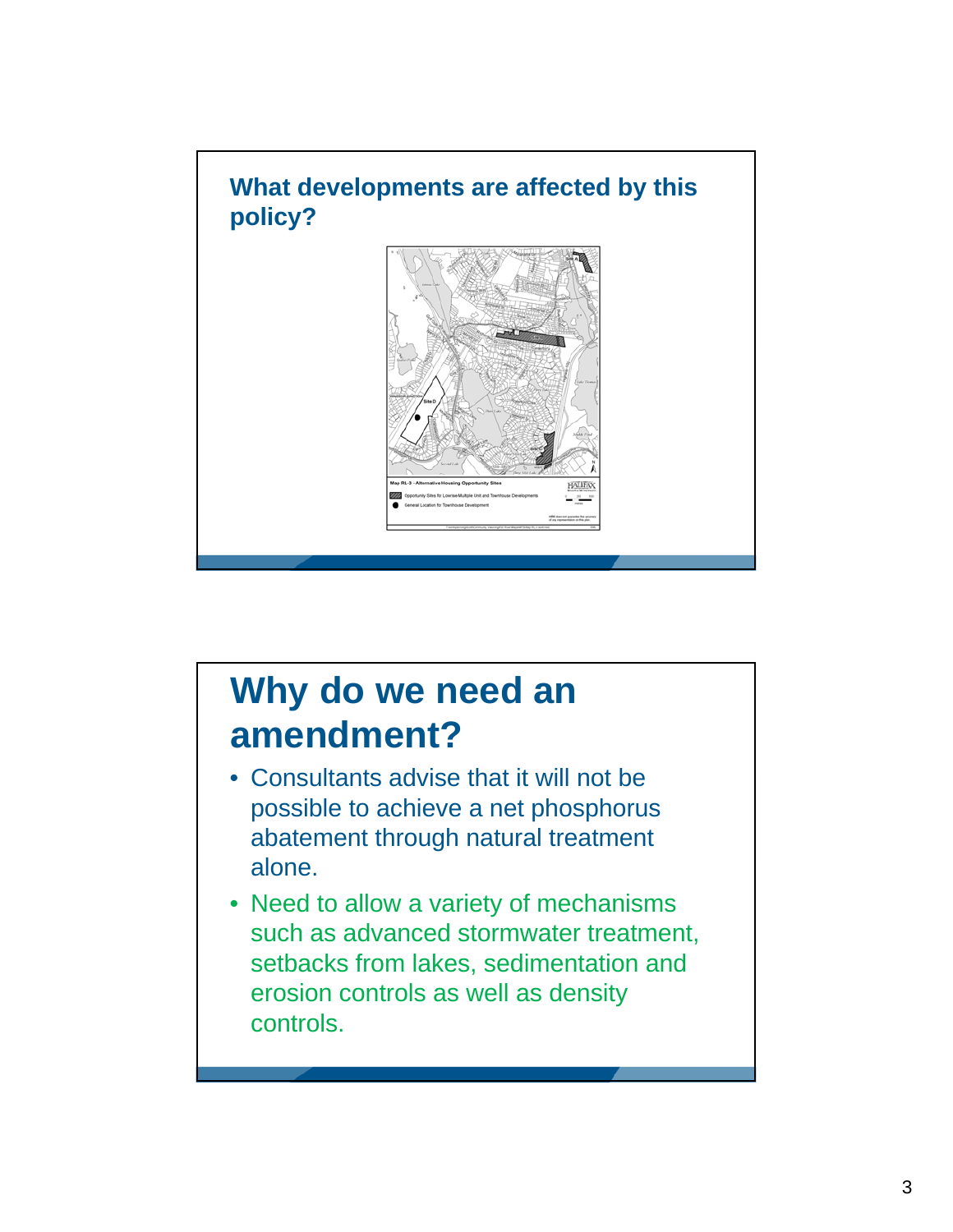## **Is this consistent with the goal?**

- The proposed changes allow flexibility to achieve the same outcome:
	- No Increase in phosphorus levels and maintenance of the trophic status of the Shubenacadie Lakes
- A variety of mechanisms are needed to achieve that outcome.
- Thus the policy needs to be less prescriptive in order allow a wider range of methods to help achieve this goal.

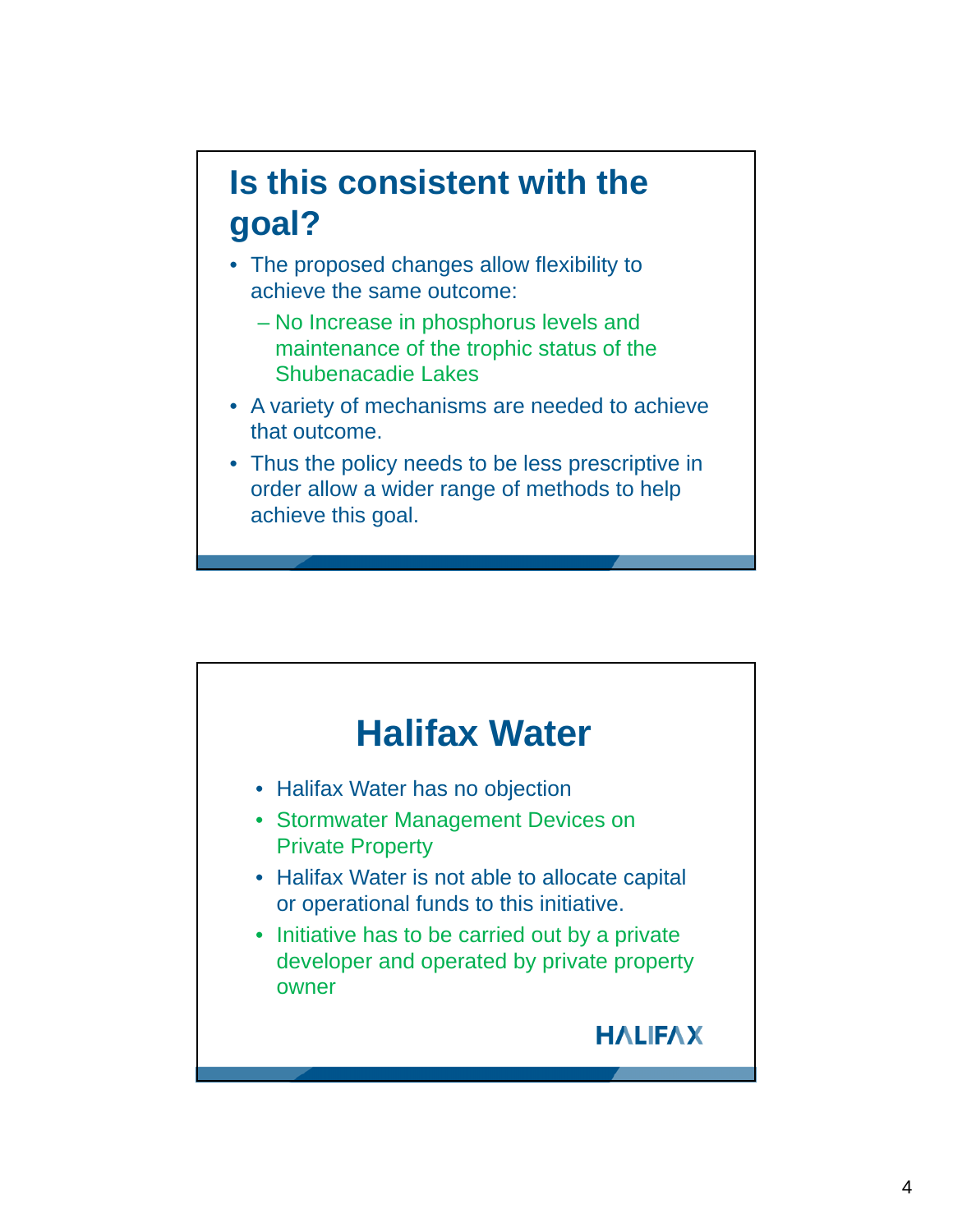

- As per Regional Council's Public Participation Resolution of 1997 Staff held a Public Information meeting at the Ash Lee Jefferson School in Fall River, on October 21, 2015.
- A number of interested individuals and individuals representing the Shubenacadie Watershed Environmental Protection Society were in attendance at the meeting.
- All were in favour of the proposal to amend the Riverlakes Secondary Plan to allow the use of a wider range of techniques to reduce phosphorus emissions from large scale developments pursuant to Policy RL-22.

**HALIFAX**